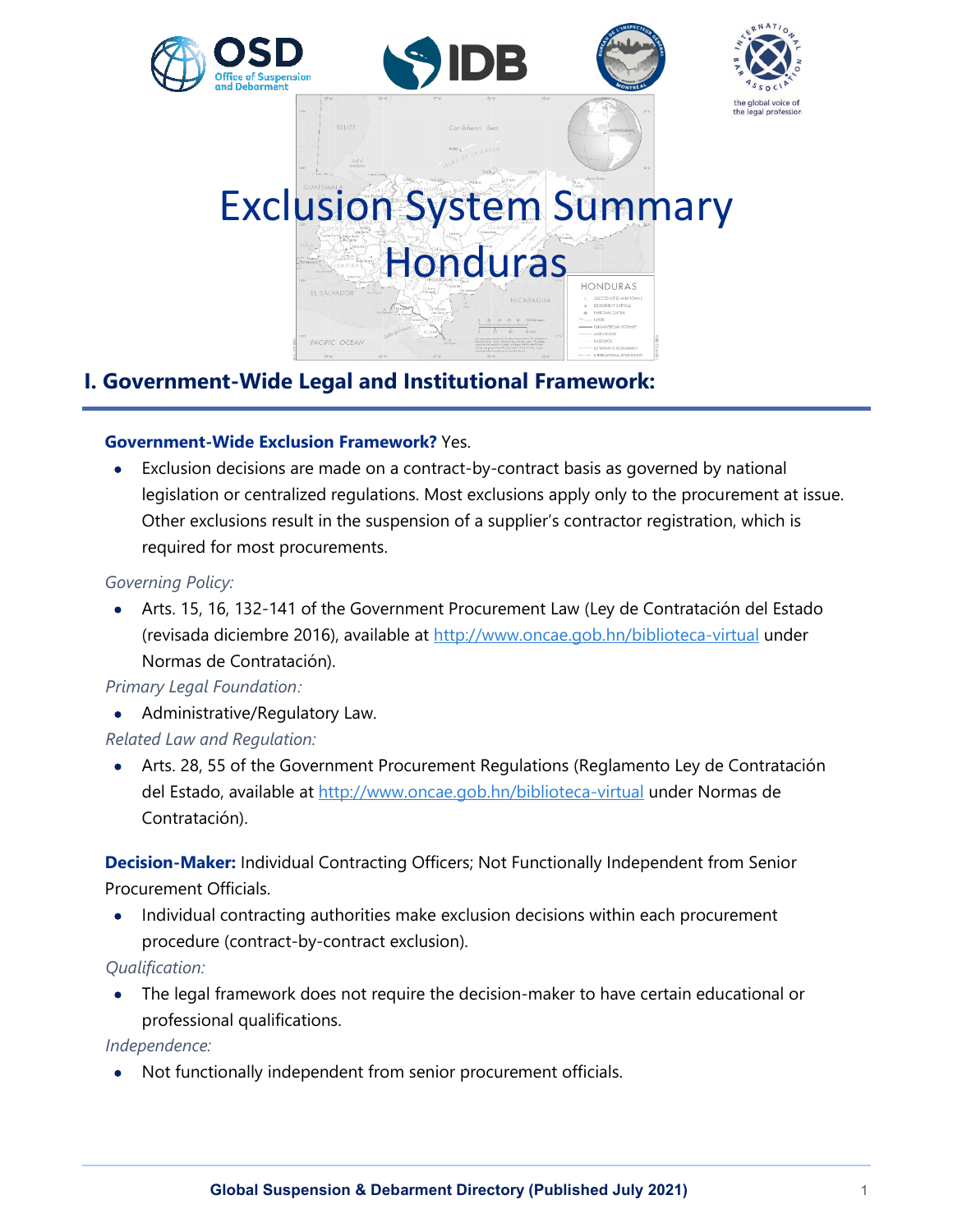# **II. Functioning and Enforcement of the Government-Wide Exclusion System:**

#### **General Provisions:**

*Type of Procedures:* Administrative.

- The initial exclusion decision is made as part of the procurement process, which is an administrative process.
- Any subsequent proceedings are governed by administrative law.

*Decision Deadline:* No stated deadline for decision-maker to make a final determination. *Provisional Exclusions:* None.

**Initial Procurement Decision:** Grounds for exclusion are reviewed by the contracting authority as part of the procurement decision on a contract-by-contract basis.

- Decision-maker can make an exclusion decision without a prior referral.
- Non-governmental parties can submit complaints and/or evidence to the decision-maker.

#### **Notice Requirements & Opportunity to be Heard:** Yes & Yes.

*Notice:*

- Suppliers receive notice of proceedings when:
	- o The decision-maker decides that grounds exist; and
	- o The exclusion, including any provisional exclusions or suspensions, becomes effective.
- Notice must contain the grounds for exclusion.
- Decision-maker must make reasoning available to the supplier (not to the public).

*Opportunity to be Heard:*

- Suppliers are entitled to present a defense to the decision-maker and may:
	- o Obtain the evidentiary record.
	- o Make a written submission to the decision-maker.

#### **Appellate Review of Exclusion Decisions:** Yes.

*Nature and Forum of Review:* Administrative and Judicial.

- Suppliers can request reconsideration before the relevant administrative body and, if denied, appeal to a higher administrative organ.
- After the administrative appeal, suppliers can file suit in the Court of Administrative Litigation.

*Means Available to the Supplier:* As part of appellate review, suppliers may:

- Obtain the evidentiary record;
- Make a written submission to the appellate body.

*Duration of Appeal Process:* Six months to one year.

#### **Legal Representation:**

• A supplier **may** be represented by counsel.

#### **Subsequent Modification of Exclusion Decision:** No.

• A supplier is not entitled to any opportunity to seek a modification or early termination of exclusion after it goes into effect.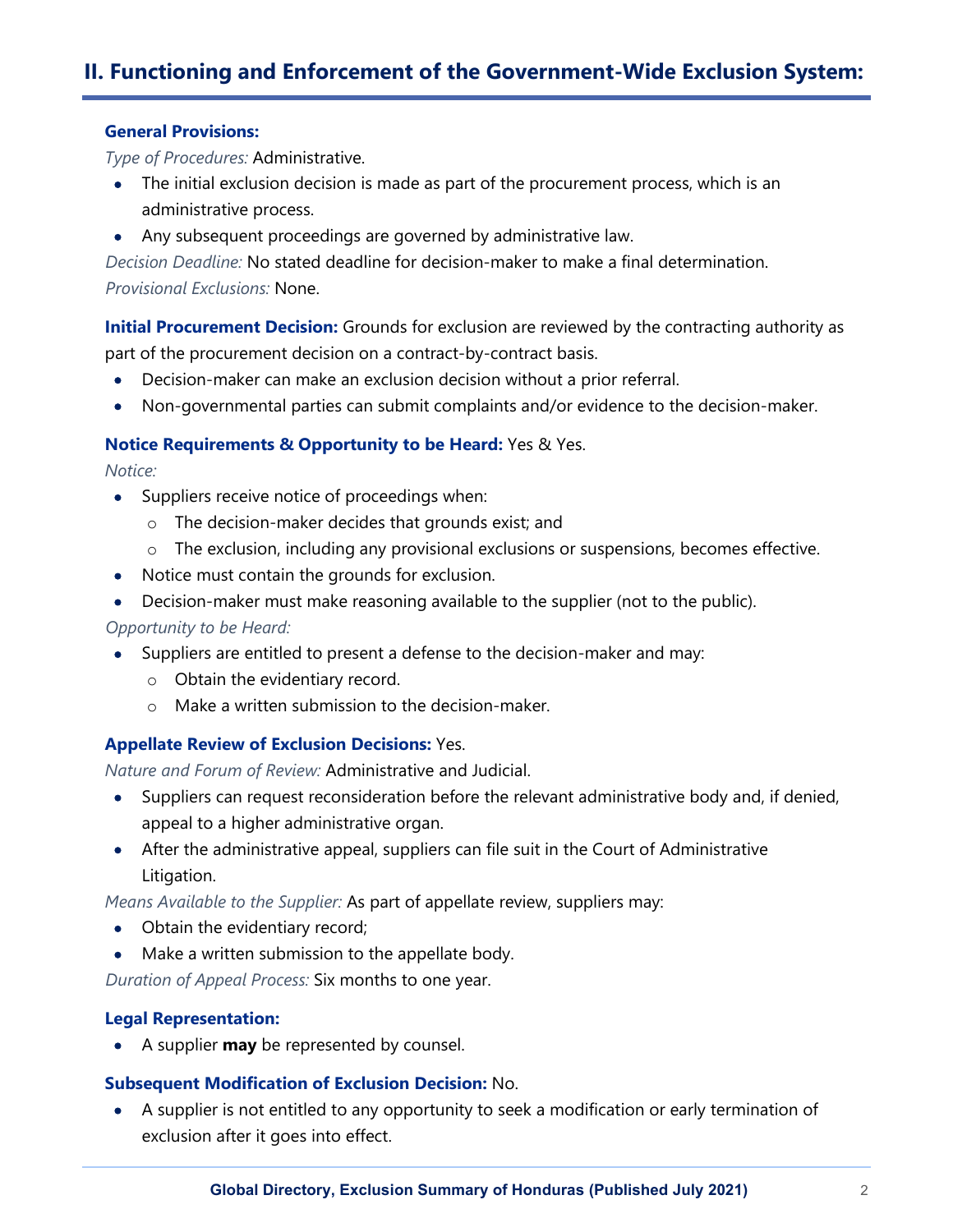# **III. Substantive Grounds for Government-Wide Exclusion:**

### **Automatic Exclusion:** Yes.

Based on a criminal conviction, civil judgement, or administrative (*i.e.*, non-judicial) finding that the supplier engaged in the following:

- Corruption;
- Fraud;
- Collusion and/or infringing competition;
- Coercion or intimidation;
- Obstruction of an investigation;
- Theft or embezzlement;
- Money laundering;
- Tax-related offenses:
- Terrorist offenses or offenses linked to terrorism;
- Commercial regulatory violations;
- Poor performance, non-performance, and/or failure to perform on public contracts.

Other Exclusion Grounds:

- Suppliers connected to public officers (and their relatives) cannot participate in public procurements.
- Suppliers that have participated as advisors or consultants for any part of the bidding process are excluded from that bidding process.

**Discretionary Exclusion:** No. However, a supplier can avoid exclusion by taking sufficient remedial measures to address the basis for exclusion.

**Exclusion based on Bankruptcy and Cross-Debarment:** Automatic & Discretionary.

*Cross-Debarment:* Exclusions by other jurisdictions are evaluated by a procurement's evaluating committee, which decides whether to also exclude the supplier.

# **IV. Scope and Effect of Government-Wide Exclusion:**

## **Types of Excluded Suppliers:**

• Individuals and Corporations.

#### **Scope of Exclusion:**

#### *Extension to Other Agencies and Organizations:*

- Most exclusions do **not** prohibit the supplier from contracting with other federal agencies (exclusion decisions are contract-by-contract). Other exclusions result in the suspension of a supplier's contractor registration, which is required for most procurements across the national government.
- Exclusions do **not** extend to subnational governments.
- No known countries or international organizations that automatically recognize and apply exclusions from Honduras.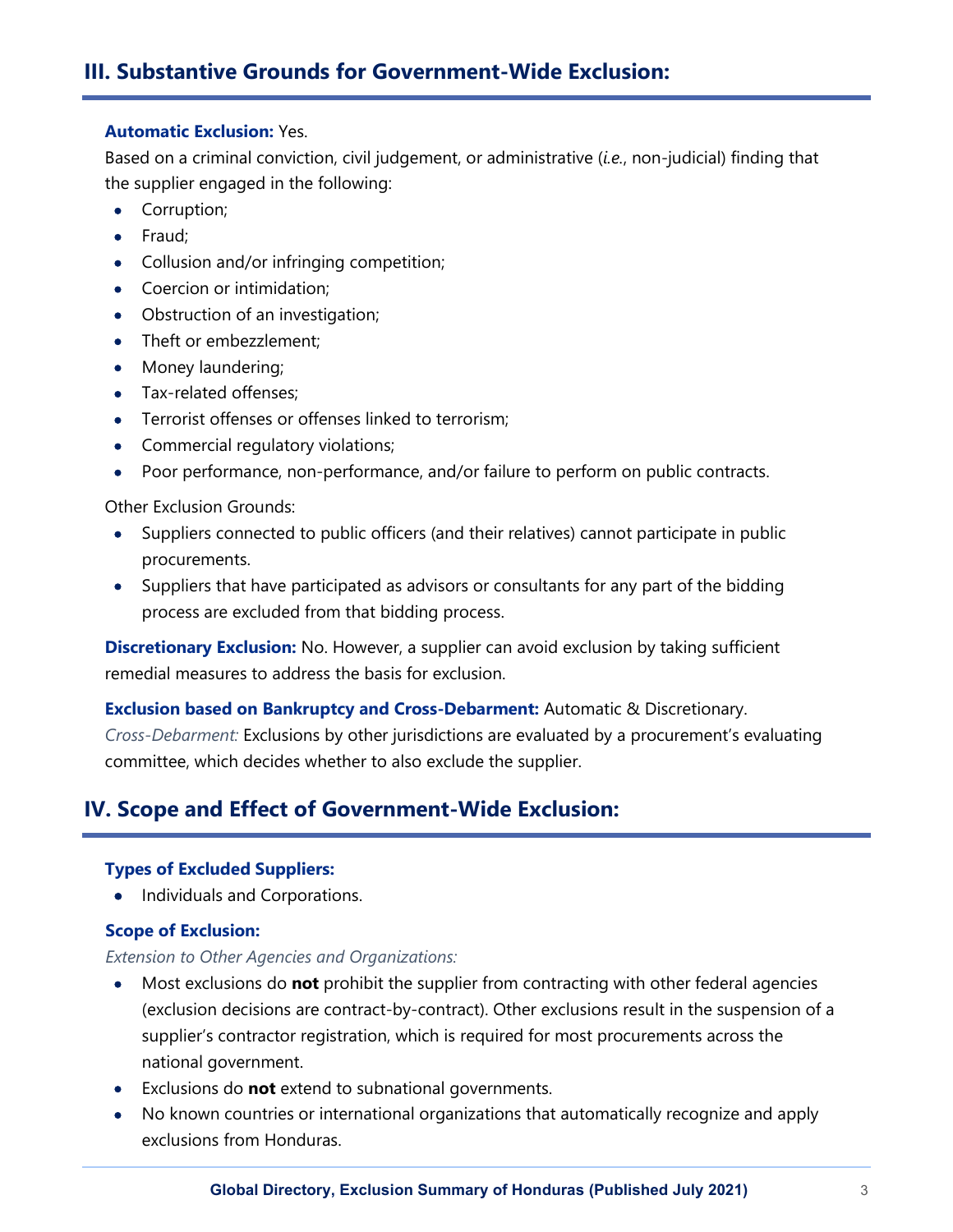## *Effect on Ongoing Contracts:*

- Ongoing contracts are **not** automatically cancelled.
- Subsequent modifications to ongoing contracts are **not** affected by a supplier's exclusion.

## *Effect on Subcontracting:*

• An excluded supplier **cannot** serve as a subcontractor.

## *Effect on Excluded Individuals:*

- Excluded individuals **must not** be employed by a corporate supplier in any capacity.
- Exclusion **must** extend to companies controlled by the excluded individual.

## *Tailoring Exclusion:*

• No option to tailor the exclusion to certain divisions, operating units, or business lines within a corporate supplier.

# **Effect on Affiliates:**

## *Corporate Affiliates:*

- Exclusion **may** apply to affiliated companies (controlling, controlled, under common control).
- Affiliated companies **must** be given an opportunity to contest the action.

## *Extension to Affiliated Individuals:*

- Exclusion of a corporate supplier **must** extend to individuals that own or control the supplier, executive officers, managers, and employees.
- Affiliated individuals **must** be given an opportunity to contest the action.

# **Duration of Exclusions:**

## *Duration Specified in Legal Framework:*

• Suspensions of a supplier's registration can last from one to five years. The duration of other exclusions is not specified in the legal framework, except for exclusions based on contract termination.

# *Duration Depends on Applicable Exclusion Ground?* Yes.

• Exclusions based on a supplier's default termination of any contract are for two years. If the supplier defaults again, the exclusion is indefinite. (*See* art. 15(5) of the Government Procurement Law)

*Discretion to Deviate?* No. The decision-maker does not have discretion to deviate from the duration specified in the legal framework.

## **Exceptions/Waivers to Exclusions:**

• No. There is no legal mechanism whereby a contract might still be awarded to an excluded supplier during the period of exclusion.

## **Other Sanctions:**

• The contracting authority may terminate any public contract after finding that an automatic exclusion ground against the contractor existed at the time of the contract's award, which should have resulted in the contractor's exclusion from the procurement. (*See* art. 32 of the Regulations).